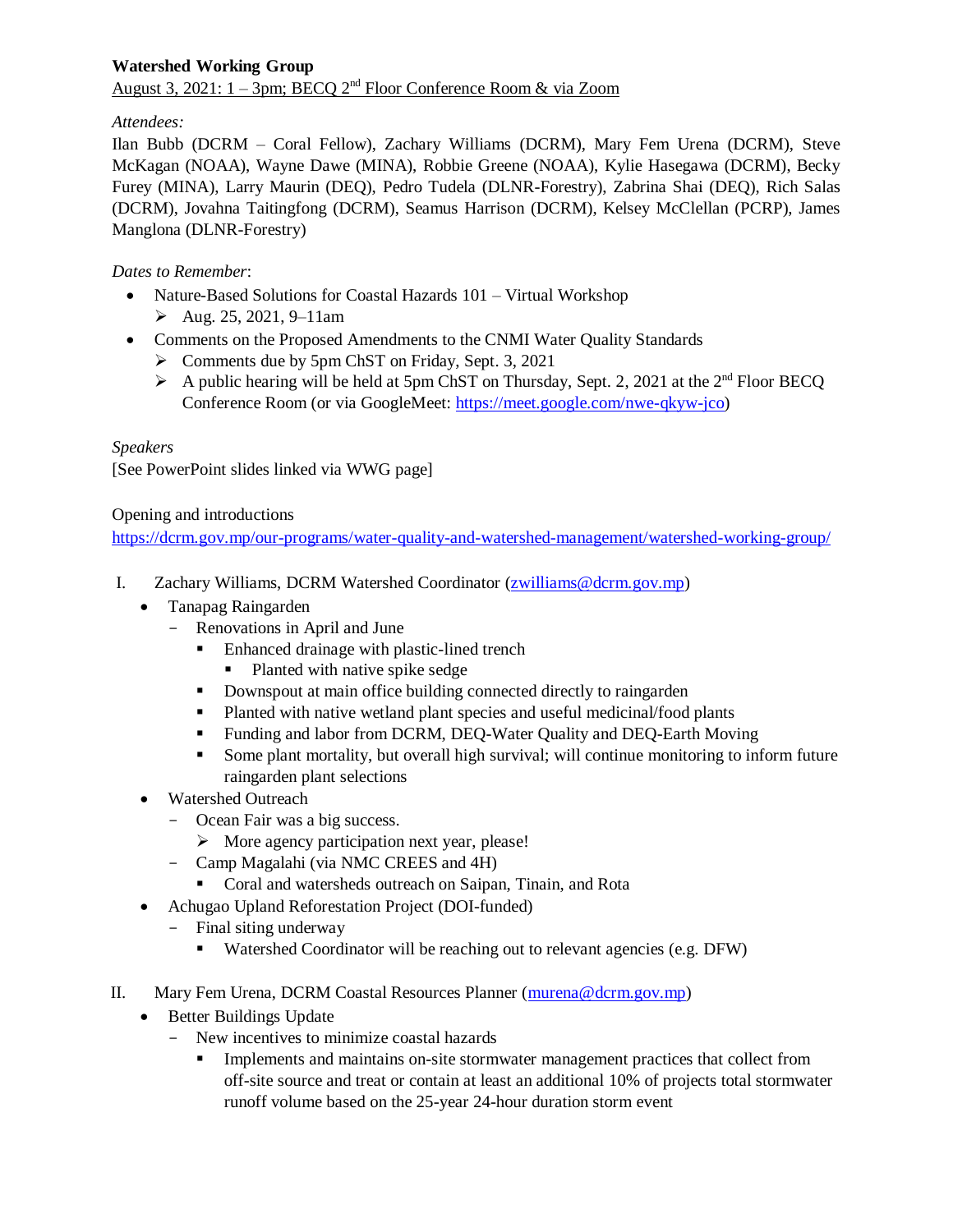### **Watershed Working Group**

August 3, 2021:  $1 - 3$ pm; BECQ  $2<sup>nd</sup>$  Floor Conference Room & via Zoom

- **IMPLEM** Implements and maintains at least 30% of pervious surface area or green infrastructure elements
- Renewable energy source supplying 20% or more of a project's electricity
- Evaluation of current and future risks must consider best available science (DCRMadopted coastal flood scenarios) when available
- Incorporating Better Building practices, including GI and NBS, into current and future development through design and retrofit can prepare us for worsening climate impacts
- Identifying green infrastructure as a mitigation activity under the hazard mitigation plan can improve this effort
- **Increasing our own agencies' technical capacity through education to implement Better** Buildings practices for sustainable development
- Nature-Based Solutions for Coastal Hazards 101 Virtual Workshop
	- $-$  Aug. 25, 2021, 9–11am
	- [See flyer on WWG page]
- III. Larry Maurin, DEQ Water Quality Surveillance & Nonpoint Source Branch Manager [\(larry.maurin@becq.gov.mp\)](mailto:larry.maurin@becq.gov.mp)
	- Proposed Amendments to CNMI Water Quality Standards
		- Comprehensive review of Water Quality Standards every three years
			- Highlights of Proposed Amendments for 2021 include:
				- Increasing clarity and consistency with federal programs
				- Clarifying anti-degradation requirements
				- Clarifying certain water quality criteria when ambient conditions exceed numeric criteria
				- **Extending nitrate criteria to fresh surface waters**
				- Clarify work stoppage periods during coral spawning
				- **Establishing water quality criteria for radioactivity**
				- Revising procedures for 401 Water Quality Certifications
				- Expanding enforcement procedures
			- Public comment period is open on amendments. Comments are due by 5pm on Friday, September 3, 2021.
				- See full Proposed Amendments published in an addendum to the June 2021 edition of the Commonwealth Register<https://cnmilaw.org/reg.php>
			- A hearing will be held on the second floor BECQ conference room at 5pm September 2, 2021.
				- The public hearing will be accessible online via GoogleMeet at the following link: <https://meet.google.com/nwe-qkyw-jco>
- IV. Robbie Green, Pacific Coastal Research & Planning
	- Updated USFS CNMI Forest Inventory & Analysis
		- 37 Forest Plots inventoried in 2015
		- Metrics regarding structure, composition, disturbance, etc…
		- FIA Database can be downloaded (not user friendly!)
		- Goal to increase frequency of monitoring (& possible plot additions)
			- Potential for other agencies to contribute?
	- Updated Micronesia Challenge Terrestrial Measures